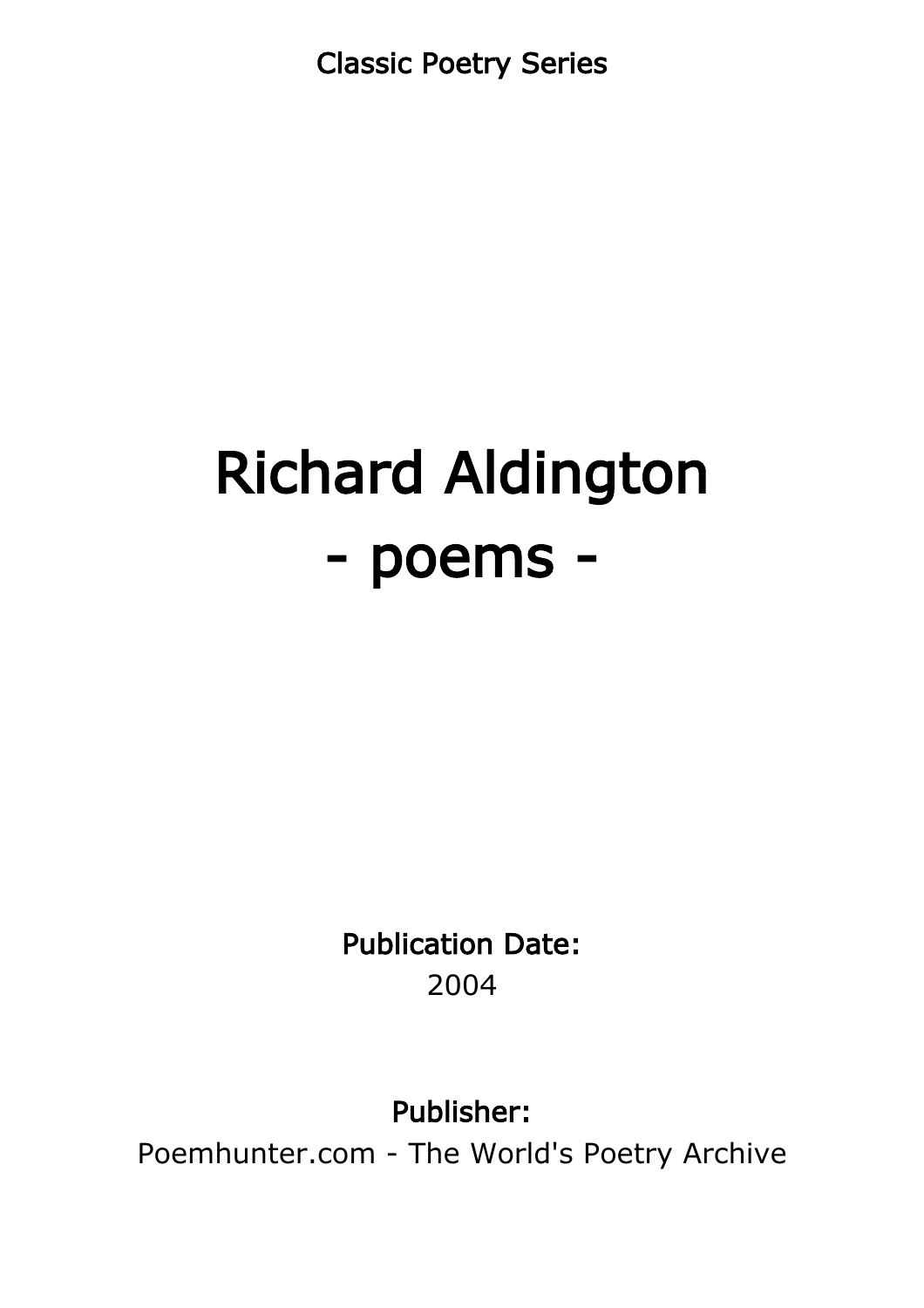# Richard Aldington(8 July 1892 – 27 July 1962)

born Edward Godfree Aldington, was an English writer and poet. Aldington was best known for his World War I poetry, the 1929 novel, Death of a Hero, and the controversy arising from his 1955 Lawrence of Arabia: A Biographical Inquiry. His 1946 biography, Wellington, was awarded the James Tait Black Memorial Prize.

Aldington, christened Edward Godfree, was born at Portsmouth, Hampshire, England, on July 8, 1892. At an early age, he moved with his mother, Jesse May, and father, middle-class lawer Albert Edward Aldington, to Dover. There he grew up with his sister Margery and attended preparatory schools, after which he studied for four years at Dover College.

When he was sixteen, the family moved inland to Harrow, and then to Teddington. There, Richard (he chose to be called Richard while still a boy) enrolled in University College. He did not much enjoy the academic standards there, however. This was probably due to his having gotten used to the informal, eclectic education he provided himself in his father's excellent library, and studying with his older friend Dudley Grey who was a classical scholar and world traveler. In any case, he did not complete his education at University College due to a sudden financial loss suffered by his father, that forced him to withdraw.

His early years were spent living a spartan lifestyle, concentrating mostly on the writing of his poetry and occasionaly publishing it, earning him an invitation by Brigit Patmore to a party where he met members of London's literary avantgarde such as Ford Madox Ford (than known as Ford Madox Hueffer), Harold Monro, W.B. Yeats, and Ezra Pound. After befriending Aldington, Pound soon introduced him to his American friend, Hilda Doolittle. Aldington and Doolittle were quickly attracted to each other and found that they had much in common including an ardent love of classical Greece and its literature.

With a little financial help from his parents, Aldington was able to go to Paris for a few months in 1912. "Ezra and H.D. were there," he wrote, "so I didn't lack the companionship." He fell in love with Paris, wrote a few poems, and translated a few works. He then returned to London, but only for a short time before setting off on his first trip to Italy which lasted seven months. He was with Doolittle at this time and remembered it in later years as "the good time." By the time he got back to London in the summer of 1913, Pound was already working on the first anthology of Imagist poetry, Des Imagistes.

Two years into the Great War, on June 24, 1916, Aldington and his friend, Carl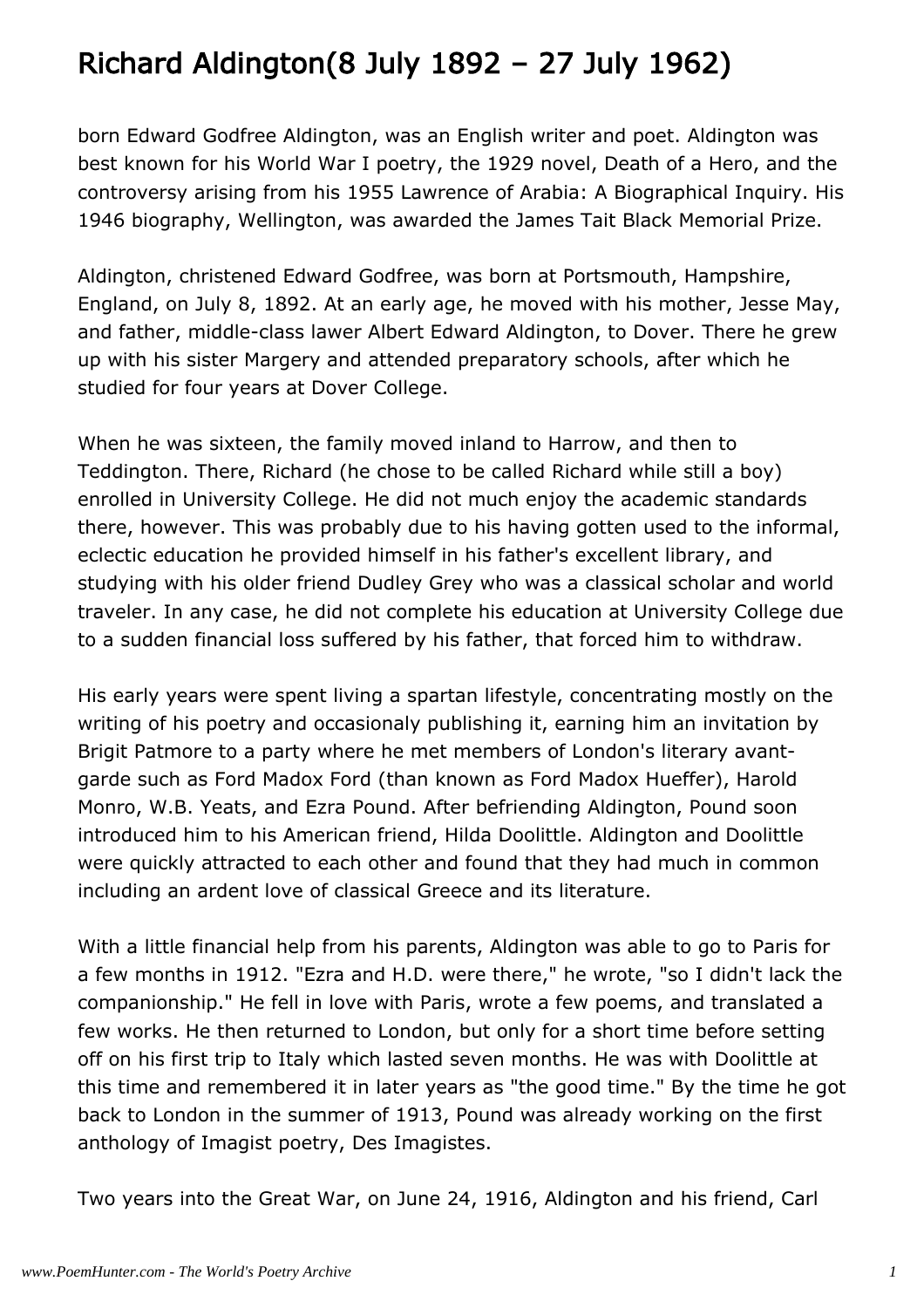Fallas left for military service. They were stationed at Dorsetshire until December, when they had completed their training and were sent to France. The two and a half years that Aldington spent in active duty during WWI was to become perhaps the greatest single influence on his writing for the decades to follow. His first, and perhaps most well known novel, Death of a Hero, is described by Norman Gates as "one of the best novels about World War I and a savage satire of the society that RA felt was responsible for it." His most immediate literary response to the war was his collection of poetry Images of War, published in 1919.

The 1920's and 30's Aldington's career advanced as writer and critic. He enjoyed an influential friendship with T.S. Eliot, who took over editorship of the literary journal, the Egoist, from Aldington in 1917. He published 24 books, as editor or translator, or collections of his poems, between 1920 and 1929, including the first book of his about his friend D.H. Lawrence, D.H. Lawrence, An Indiscretion. Over the following ten years, he published several more collections of short stories, three long poems, four editions of his collected poems, miscellaneous literary journalism and wrote seven novels. He published his last novel, The Romance of Casanova: A Novel, in 1946.

In 1935 he traveled to the United States and rented a house on the Connecticut River at Old Lyme and lived there off and on for the following ten years. In 1937 he fell in love with the daughter-in- law of his old friend Brigit Patmore. Netta (at the time, Mrs. Michael Patmore) traveled with Aldington to Italy in April, and the two stayed there until October. While in Italy, Aldington finished his last important poem, The Crystal World, and was working on a novel, probably Seven Against Reeves. After Netta obtained her divorce from Michael, the two were wed in London on June 25, 1938. Their daughter, Catherine, was born shortly afterwards, and by September they were back in France where they stayed until February, 1939.

In New York, in 1939, Viking had published Aldington's novel Rejected Guest, then offered him editorship of The Viking Book of Poetry of the English Speaking World. Back in Connecticut, Aldington sold serial rights to his memoirs to the Atlantic Monthly which were published in 1941 by Viking under the title Life for Life's Sake. He had been deeply disturbed by the First World War, and after the start of the Second, he felt that the Europe he had known was no longer there for him. His memoirs contained what he then felt was his farewell to his prewar Europe.

After the Aldingtons had moved to Florida, Richard began working on his biography of the Duke of Wellington (published in 1943). This marked the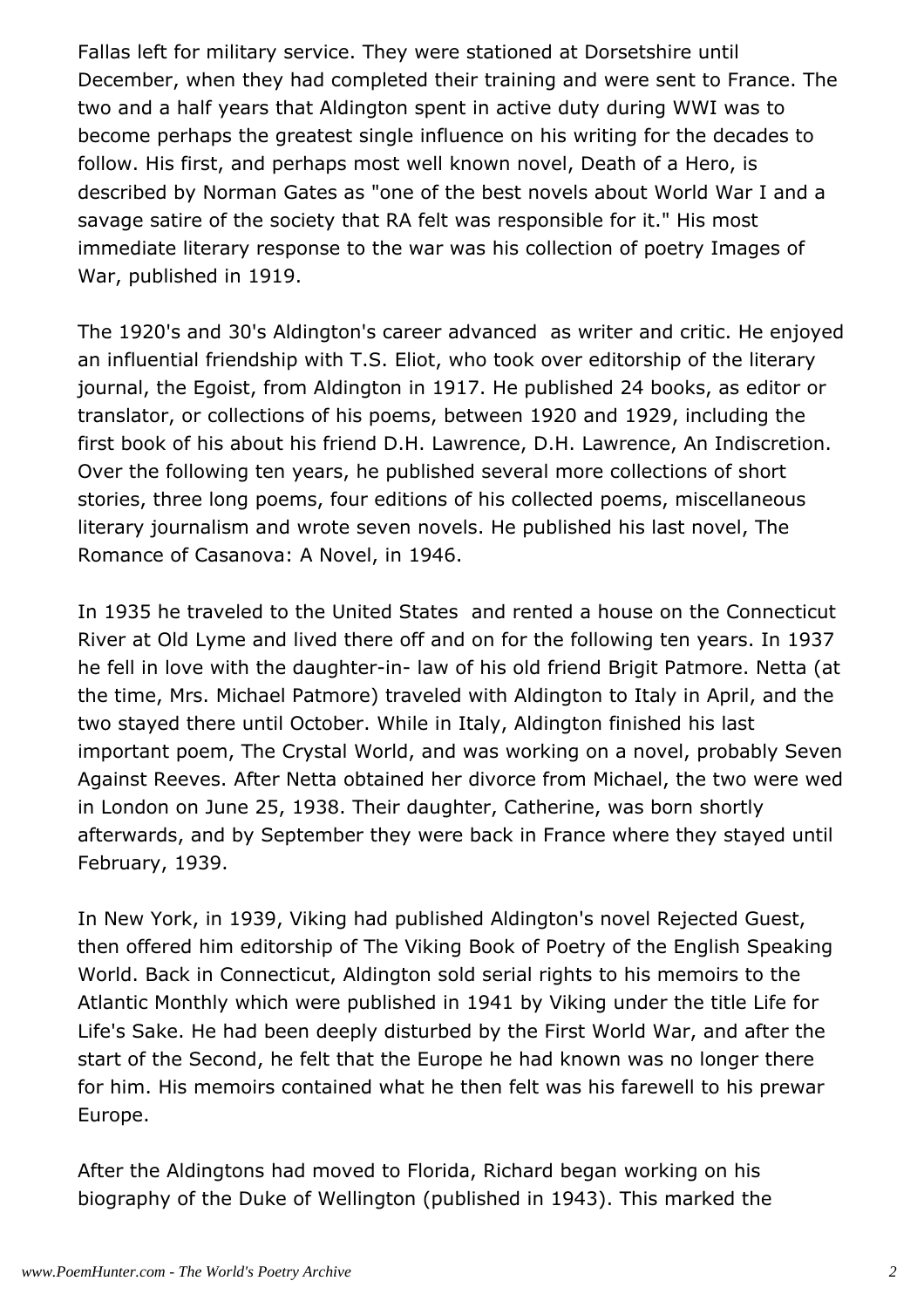beginning of his rather significant career as a biographer over the next ten years. In 1942, recalling the sale of the film rights to All Men Are Enemies ten years earlier, Aldington took his family to Hollywood where he hoped to work as a screen writer. They stayed in Hollywood for over three years while Richard worked as a freelance writer for the studios. He also finished The Duke, which he began in Florida, edited the Portable Oscar Wilde, and did a few translations.

In 1954, income from the royalties from his numerous works diminished considerably with the publication of Aldington's biography of legendarily heroic Lawrence of Arabia. Lawrence L'Imposteur: T.E. Lawrence, the Legend and the Man, was published first in Paris, then a year later in London under the title, Lawrence of Arabia: A Biographical Inquiry. Aldington expected that he would be writing the biography of a hero, but in the process realized that the legend of the man was, in fact, legend indeed--and mostly of T.E. Lawrence's own making. Even though in later years, most historians came to agree with Aldington's account of the facts of Lawrence's life, the general public in 1955 was not ready to accept it. The abuse aimed at Aldington from his critics was overwhelming and resulted in publishers refusing to print his works and bookstores refusing to stock them for lack of demand.

After 1957 the public's poor opinion of Aldington subsided somewhat, and his works went back into print and he was given more editing work. Several of his works were translated into Russian and he found himself quite surprised by his popularity in the Soviet Union. In February of 1962, he received an invitation from Alexei Surkov, Secretary of the Soviet Writers Union, to visit the USSR for the celebration of his seventieth birthday. Aldington looked forward to having the opportunity to flaunt his acceptance among his Russian readers to his fellow British intellectuals for whom he felt quite a bit of disdain. Before his death in 1962, in a letter to Eric Warman in May of that year, Aldington writes that with his trip to Leningrad and Moscow, "I shall at least have the pleasure of annoying some people in G[reat] B[ritain]." Aldington was asked to give a speech to the Writer's Club in Moscow during the celebration of his 70th birthday. Mikhail Urnov recalled Aldington's words, "Here, in the Soviet Union, for the first time in my life I have met with extraordinary warmth and attention. This is the happiest day of my life. I shall never forget it."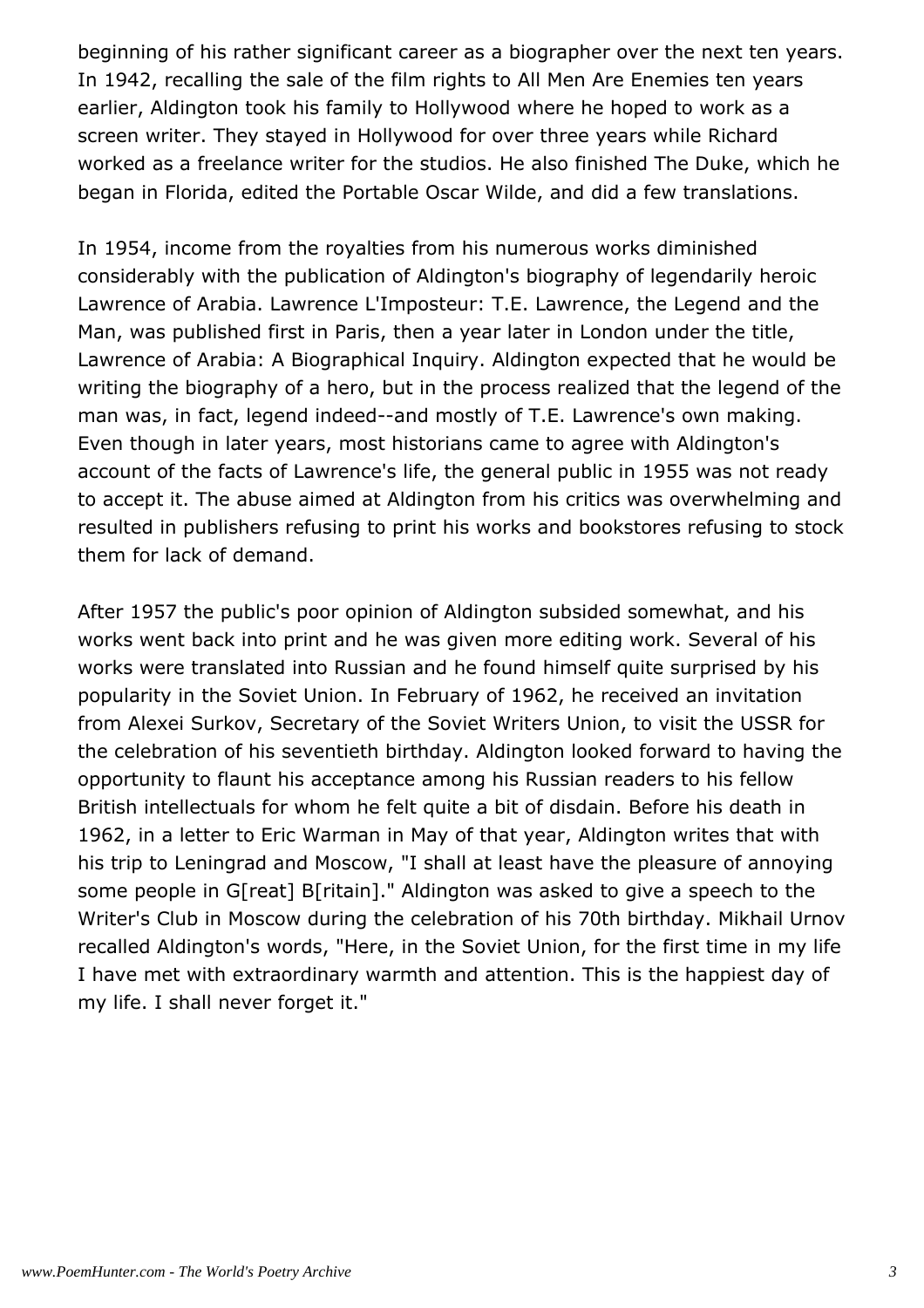# At The British Museum

I turn the page and read: "I dream of silent verses where the rhyme Glides noiseless as an oar." The heavy musty air, the black desks, The bent heads and the rustling noises In the great dome Vanish ... And The sun hangs in the cobalt-blue sky, The boat drifts over the lake shallows, The fishes skim like umber shades through the undulating weeds, The oleanders drop their rosy petals on the lawns, And the swallows dive and swirl and whistle About the cleft battlements of Can Grande's castle...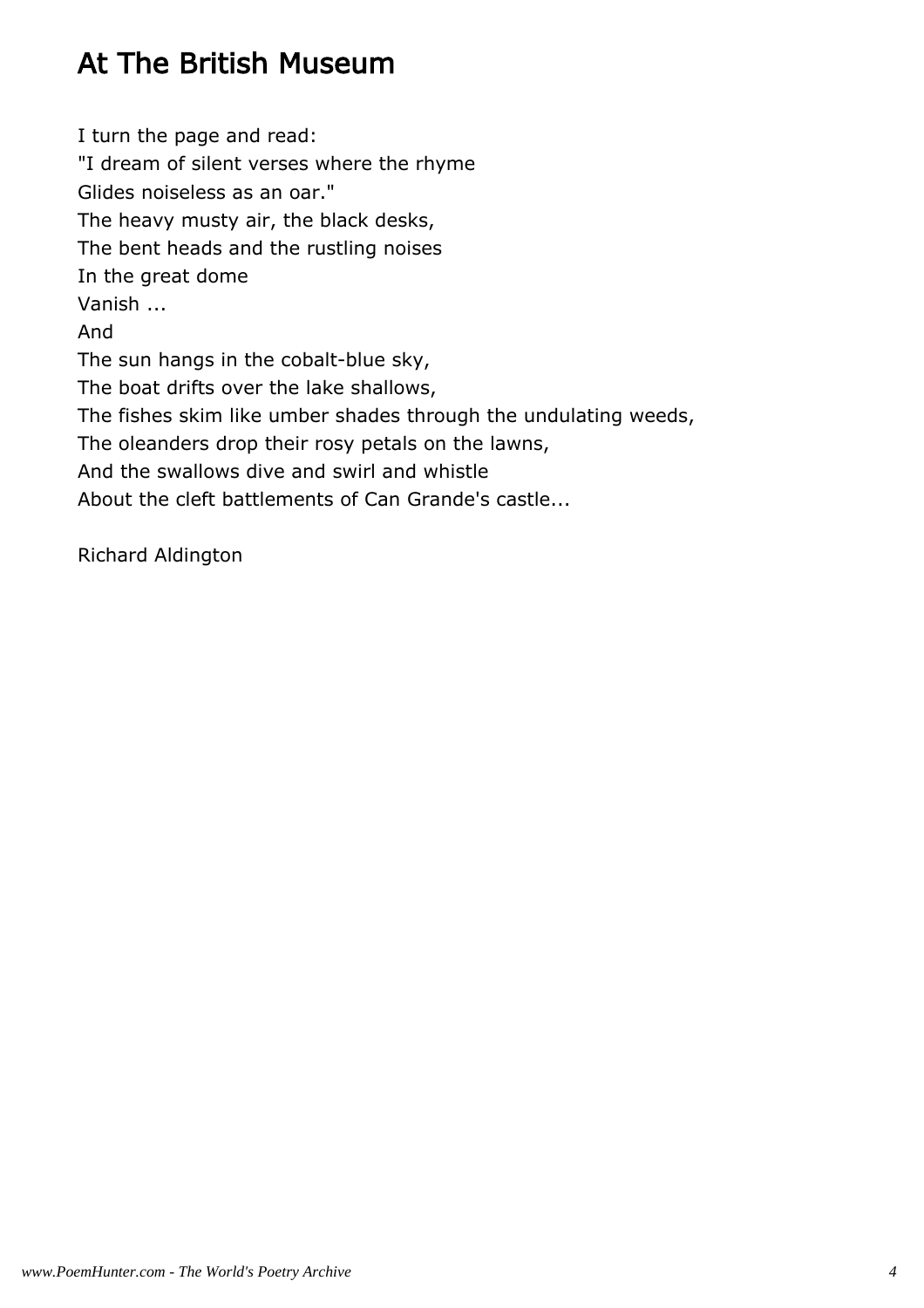### Bombardment

Four days the earth was rent and torn By bursting steel, The houses fell about us; Three nights we dared not sleep, Sweating, and listening for the imminent crash Which meant our death.

The fourth night every man, Nerve-tortured, racked to exhaustion, Slept, muttering and twitching, While the shells crashed overhead.

The fifth day there came a hush; We left our holes And looked above the wreckage of the earth To where the white clouds moved in silent lines Across the untroubled blue.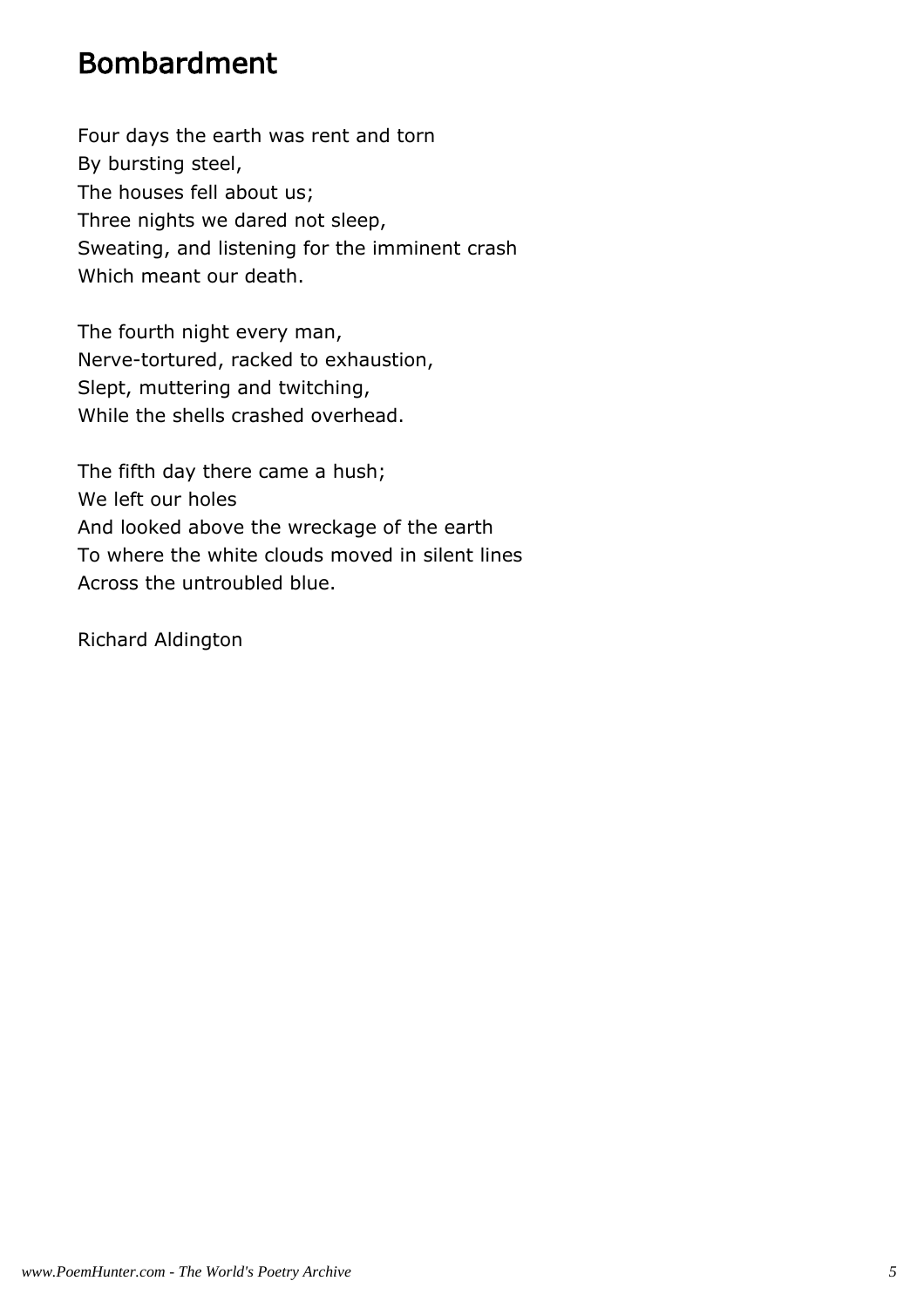## Childhood

I

The bitterness. the misery, the wretchedness of childhood Put me out of love with God. I can't believe in God's goodness; I can believe In many avenging gods. Most of all I believe In gods of bitter dullness, Cruel local gods Who scared my childhood.

#### II

I've seen people put A chrysalis in a match-box, "To see," they told me, "what sort of moth would come." But when it broke its shell It slipped and stumbled and fell about its prison And tried to climb to the light For space to dry its wings.

That's how I was. Somebody found my chrysalis And shut it in a match-box. My shrivelled wings were beaten, Shed their colours in dusty scales Before the box was opened For the moth to fly.

#### III

I hate that town; I hate the town I lived in when I was little; I hate to think of it. There wre always clouds, smoke, rain In that dingly little valley. It rained; it always rained. I think I never saw the sun until I was nine --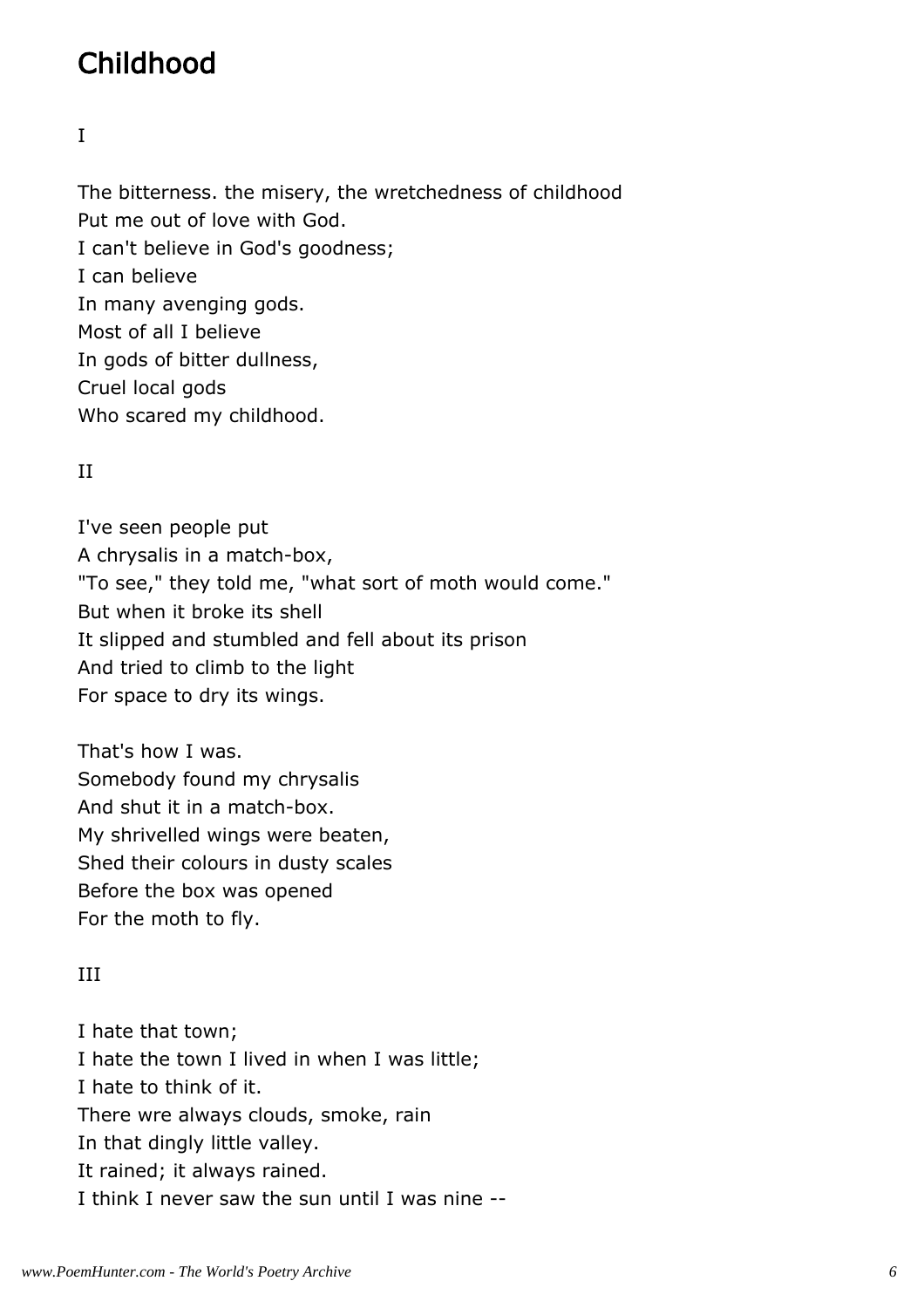And then it was too late; Everything's too late after the first seven years.

The long street we lived in Was duller than a drain And nearly as dingy. There were the big College And the pseudo-Gothic town-hall. There were the sordid provincial shops -- The grocer's, and the shops for women, The shop where I bought transfers, And the piano and gramaphone shop Where I used to stand Staring at the huge shiny pianos and at the pictures Of a white dog looking into a gramaphone.

How dull and greasy and grey and sordid it was! On wet days -- it was always wet -- I used to kneel on a chair And look at it from the window.

The dirty yellow trams Dragged noisily along With a clatter of wheels and bells And a humming of wires overhead. They threw up the filthy rain-water from the hollow lines And then the water ran back Full of brownish foam bubbles.

There was nothing else to see -- It was all so dull -- Except a few grey legs under shiny black umbrellas Running along the grey shiny pavements; Sometimes there was a waggon Whose horses made a strange loud hollow sound With their hoofs Through the silent rain.

And there was a grey museum Full of dead birds and dead insects and dead animals And a few relics of the Romans -- dead also. There was a sea-front,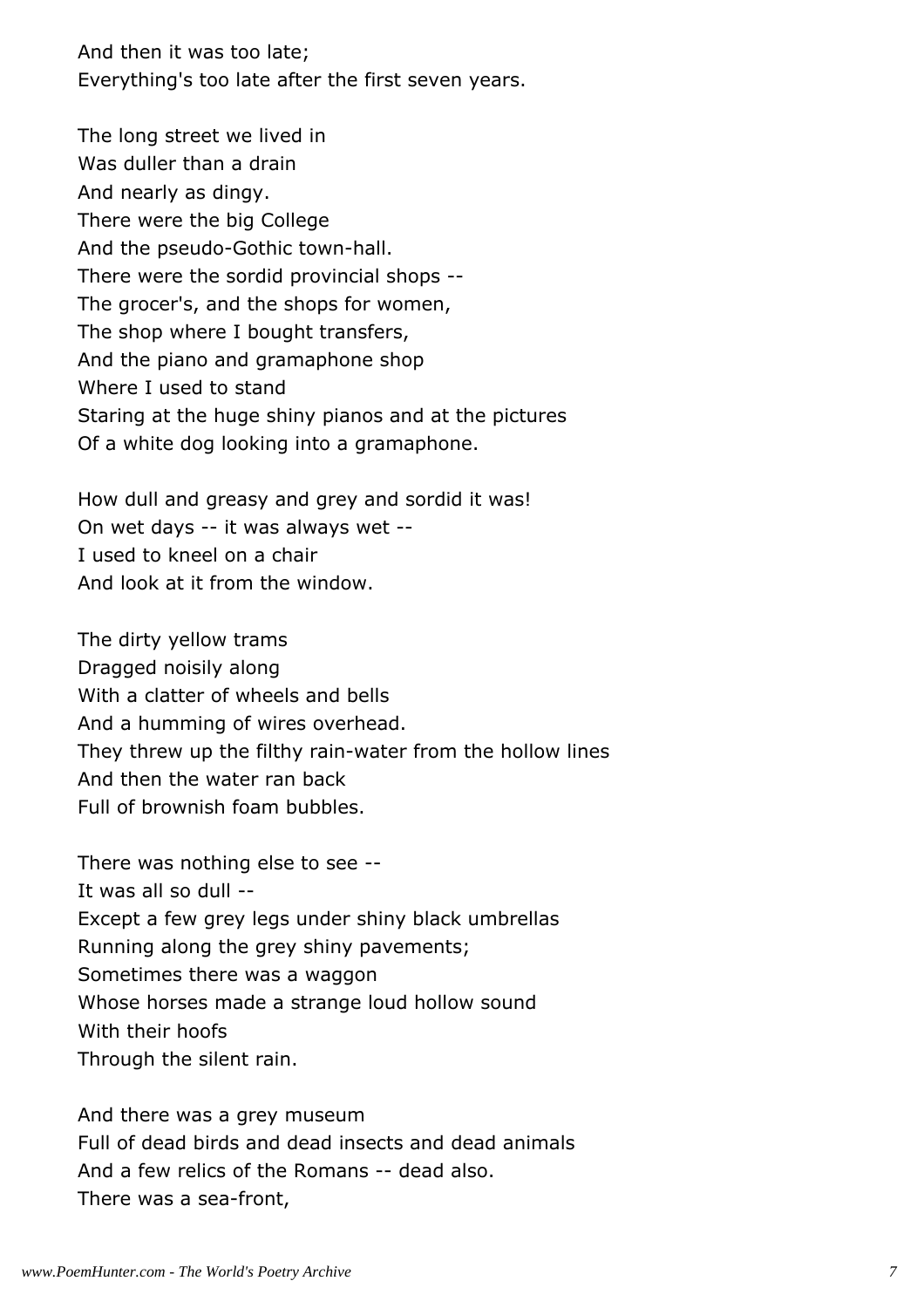A long asphalt walk with a bleak road beside it, Three piers, a row of houses, And a salt dirty smell from the little harbour.

I was like a moth --

Like one of those grey Emperor moths Which flutter through the vines at Capri. And that damned little town was my match-box, Against whose sides I beat and beat Until my wings were torn and faded, and dingy As that damned little town.

#### IV

At school it was just as dull as that dull High Street. The front was dull; The High Street and the other street were dull -- And there was a public park, I remember, And that was damned dull, too, With its beds of geraniums no one was allowed to pick, And its clipped lawns you weren't allowed to walk on, And the gold-fish pond you mustn't paddle in, And the gate made out of a whale's jaw-bones, And the swings, which were for "Board-School children," And its gravel paths.

And on Sundays they rang the bells, From Baptist and Evangelical and Catholic churches. They had a Salvation Army. I was taken to a High Church; The parson's name was Mowbray, "Which is a good name but he thinks too much of it --" That's what I heard people say.

I took a little black book To that cold, grey, damp, smelling church, And I had to sit on a hard bench, Wriggle off it to kneel down when they sang psalms And wriggle off it to kneel down when they prayed, And then there was nothing to do Except to play trains with the hymn-books.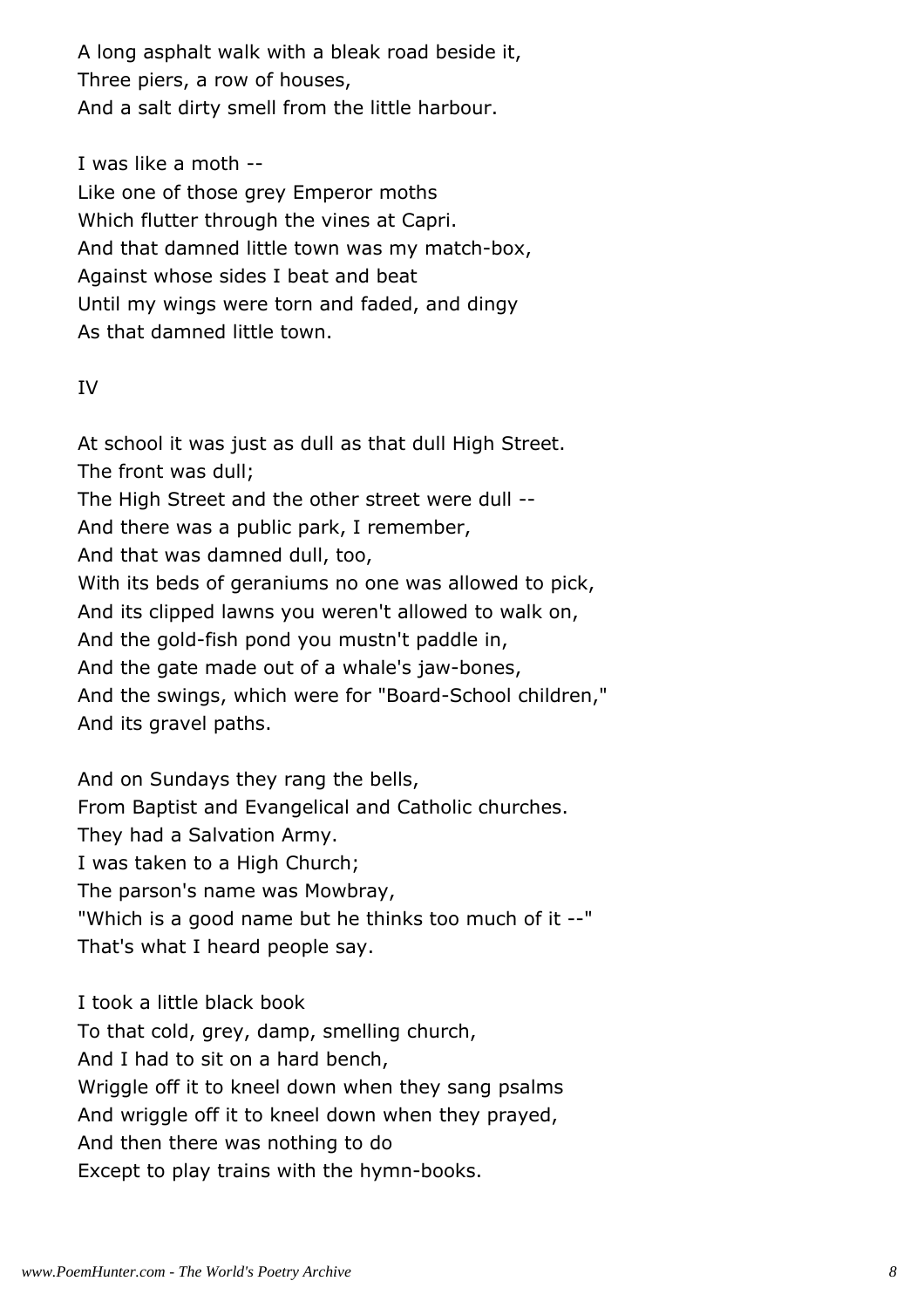There was nothing to see, Nothing to do, Nothing to play with, Except that in an empty room upstairs There was a large tin box Containing reproductions of the Magna Charta, Of the Declaration of Independence And of a letter from Raleigh after the Armada. There were also several packets of stamps, Yellow and blue Guatemala parrots, Blue stags and red baboons and birds from Sarawak, Indians and Men-of-war From the United States, And the green and red portraits Of King Francobello Of Italy.

#### V

I don't believe in God. I do believe in avenging gods Who plague us for sins we never sinned But who avenge us.

That's why I'll never have a child, Never shut up a chrysalis in a match-box For the moth to spoil and crush its brght colours, Beating its wings against the dingy prison-wall.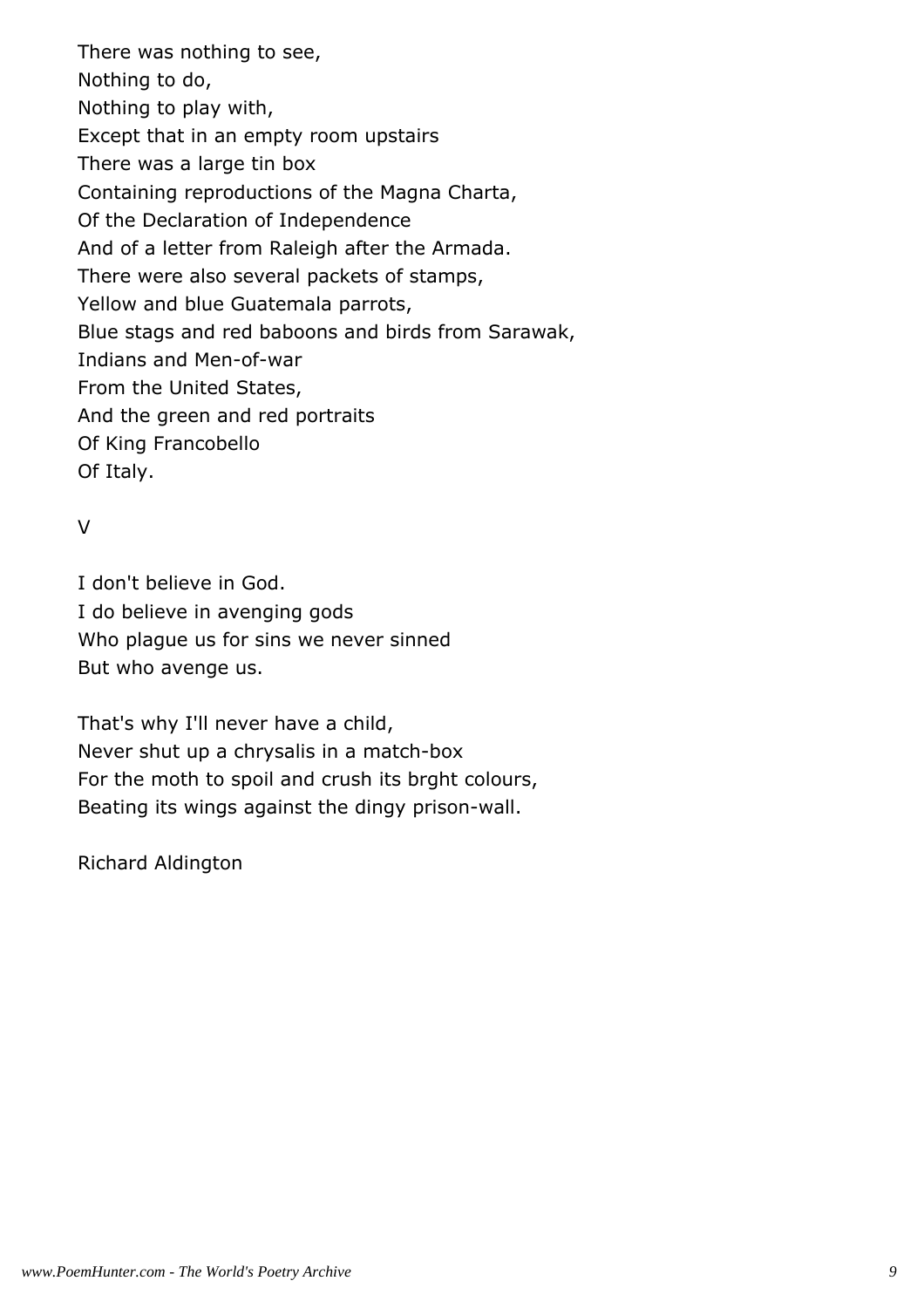# Daisy

<i>Plus quan se atque suos amavit omnes, nunc...  $\langle i \rangle$ - Catullus

You were my playmate by the sea. We swam together. Your girl's body had no breasts.

We found prawns among the rocks; We liked to feel the sun and to do nothing; In the evening we played games with the others.

It made me glad to be by you.

Sometimes I kissed you, And you were always glad to kiss me; But I was afraid - I was only fourteen.

And I had quite forgotten you, You and your name.

To-day I pass through the streets. She who touches my arms and talks with me Is - who knows? - Helen of Sparta, Dryope, Laodamia ...

And there are you A whore in Oxford Street.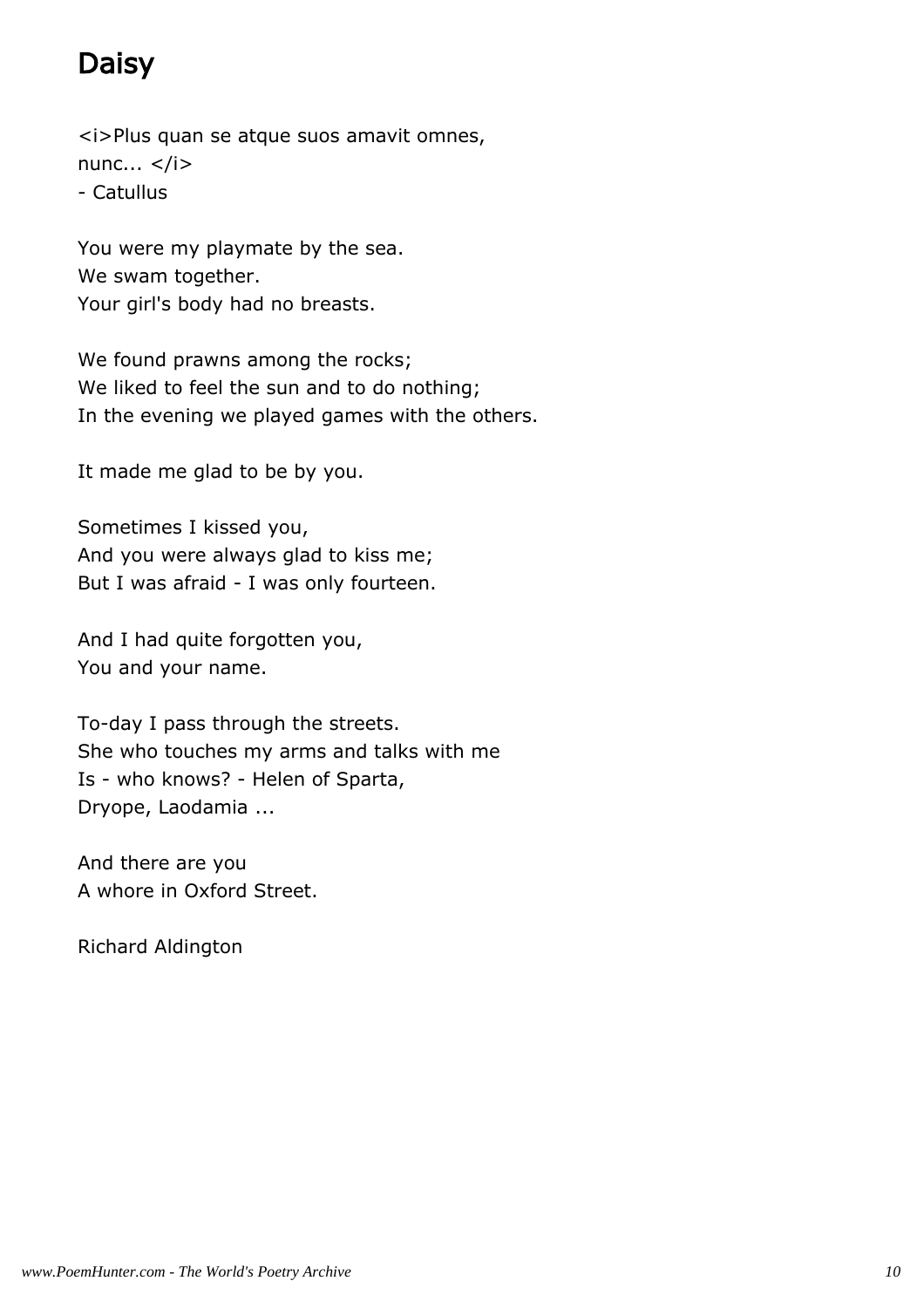# Epilogue

<i>Che son contenti nel fuoco</i>

We are of those that Dante saw Glad, for love's sake, among the flames of hell, Outdaring with a kiss all-powerful wrath; For we have passed athwart a fiercer hell, Through gloomier, more desperate circles Than ever Dante dreamed: And yet love kept us glad.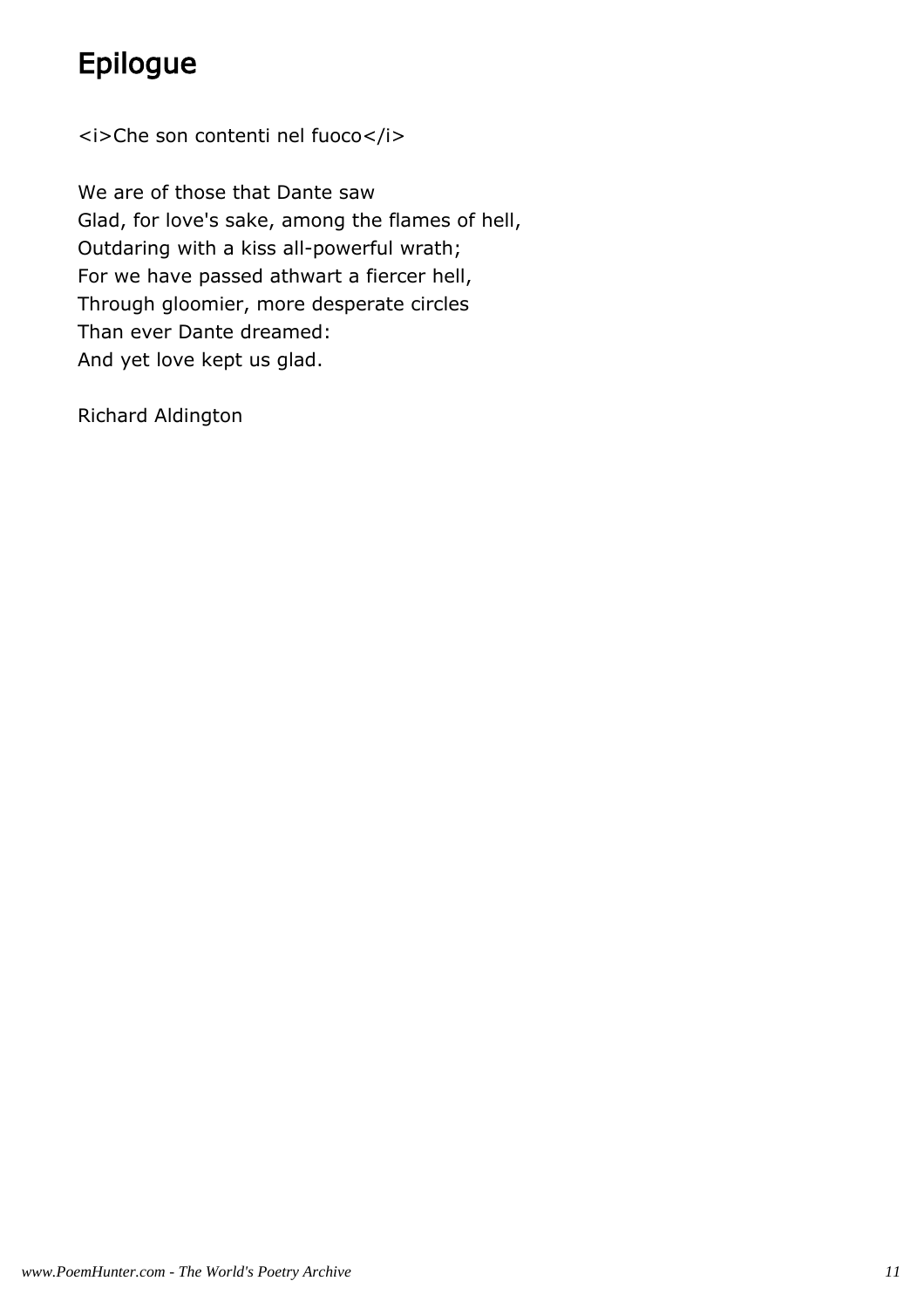### Goodbye!

Come, thrust your hands in the warm earth And feel her strength through all your veins; Breathe her full odors, taste her mouth, Which laughs away imagined pains; Touch her life's womb, yet know This substance makes your grave also.

Shrink not; your flesh is no more sweet Than flowers which daily blow and die; Nor are your mein and dress so neat, Nor half so pure your lucid eye; And, yet, by flowers and earth I swear You're neat and pure and sweet and fair.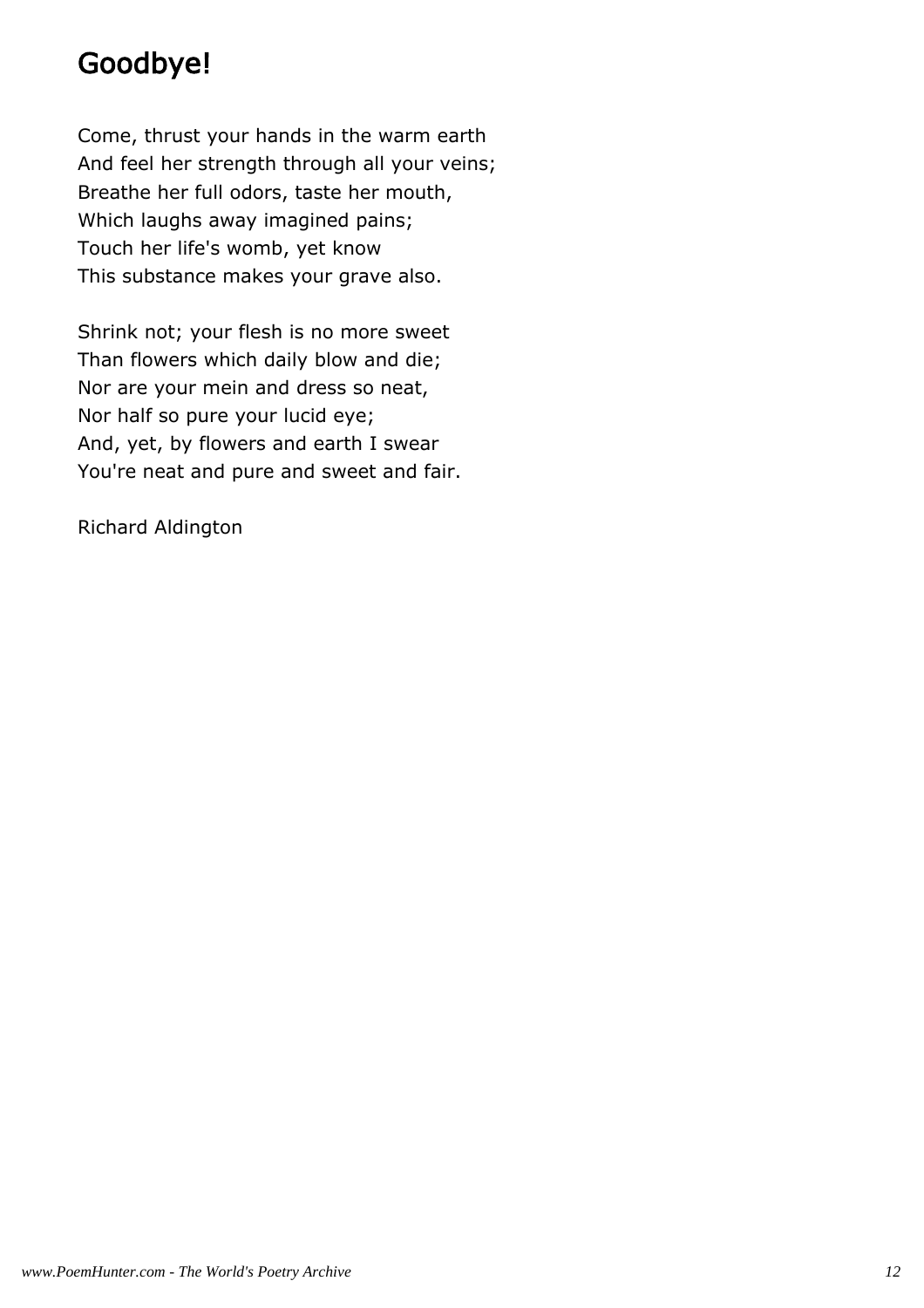### Images

I

Like a gondola of green scented fruits Drifting along the dark canals of Venice, You, O exquisite one, Have entered into my desolate city.

#### II

The blue smoke leaps Like swirling clouds of birds vanishing. So my love leaps forth toward you, Vanishes and is renewed.

#### III

A rose-yellow moon in a pale sky When the sunset is faint vermilion In the mist among the tree-boughs Art thou to me, my beloved.

#### IV

A young beech tree on the edge of the forest Stands still in the evening, Yet shudders through all its leaves in the light air And seems to fear the stars - So are you still and so tremble.

#### $\overline{V}$

The red deer are high on the mountain, They are beyond the last pine trees. And my desires have run with them.

#### VI

The flower which the wind has shaken Is soon filled again with rain;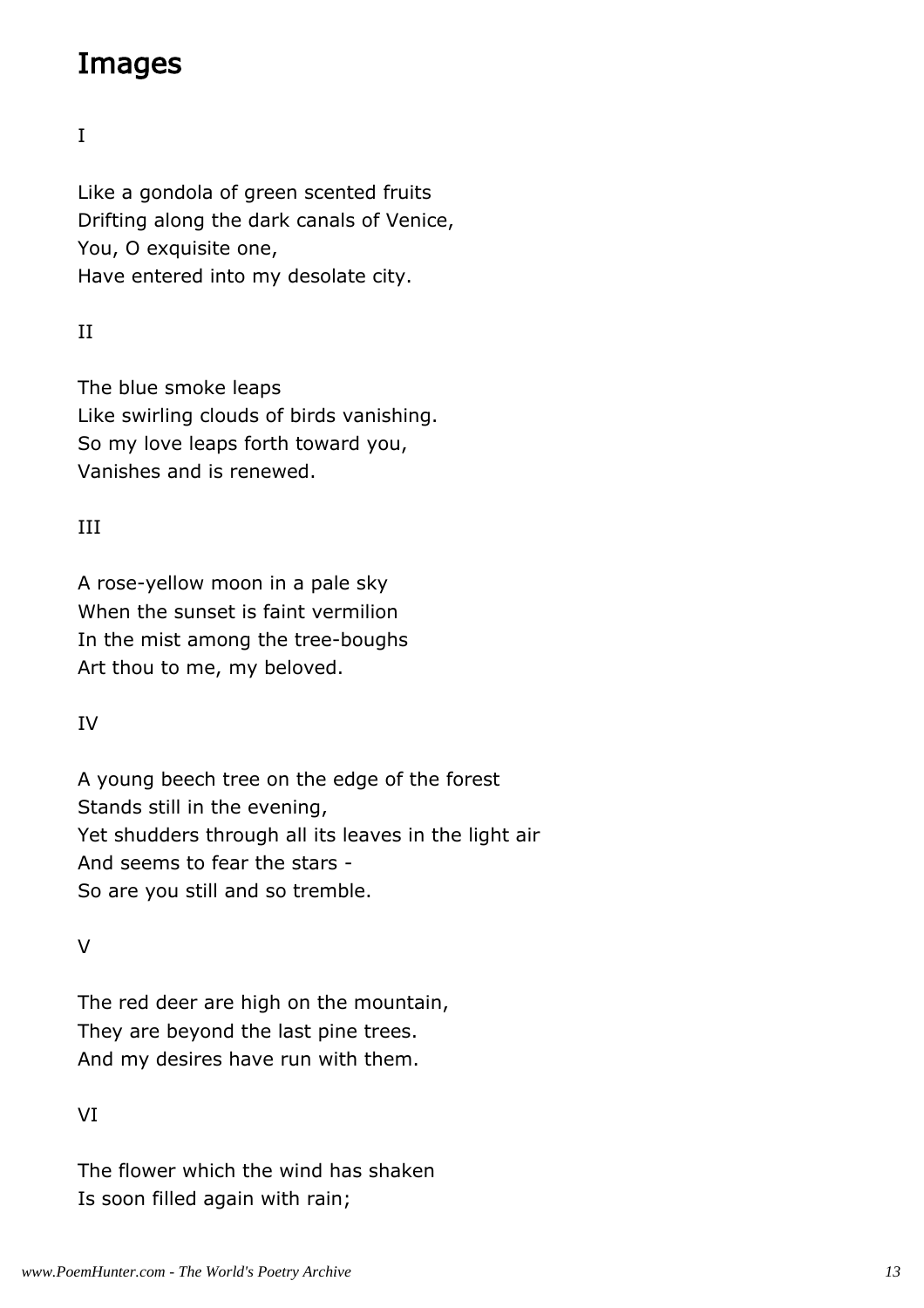So does my heart fill slowly with tears,<!--O Foam-Driver, Wind-of-the-Vineyards, --> Until you return.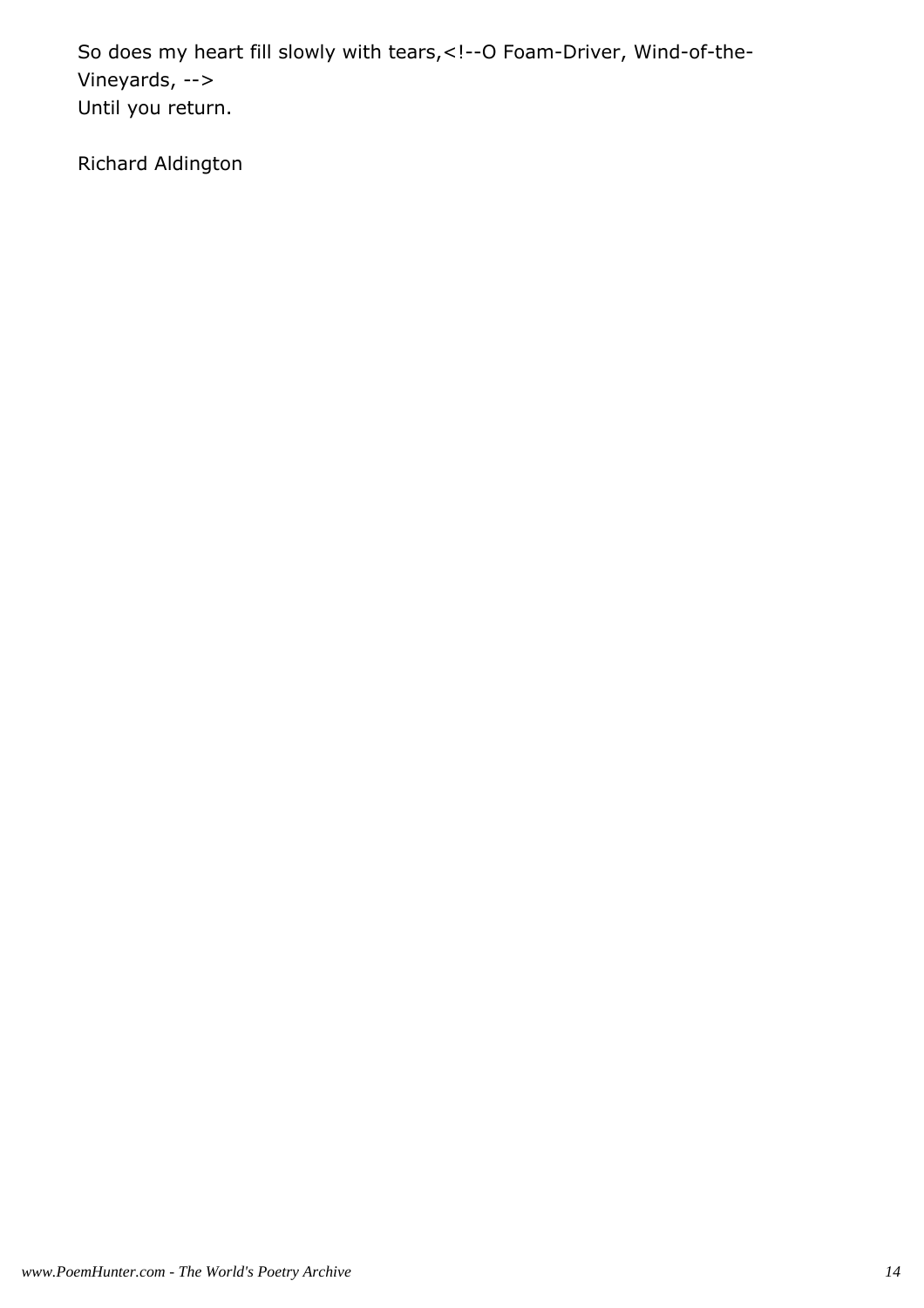### Lemures

In Nineveh And beyond Nineveh In the dusk They were afraid.

In Thebes of Egypt In the dust They chanted of them to the dead.

In my Lesbos and Achaia Where the God dwelt We knew them.

Now men say "They are not": But in the dusk Ere the white sun comes - A gay child that bears a white candle - I am afraid of their rustling, Of their terrible silence, The menace of their secrecy.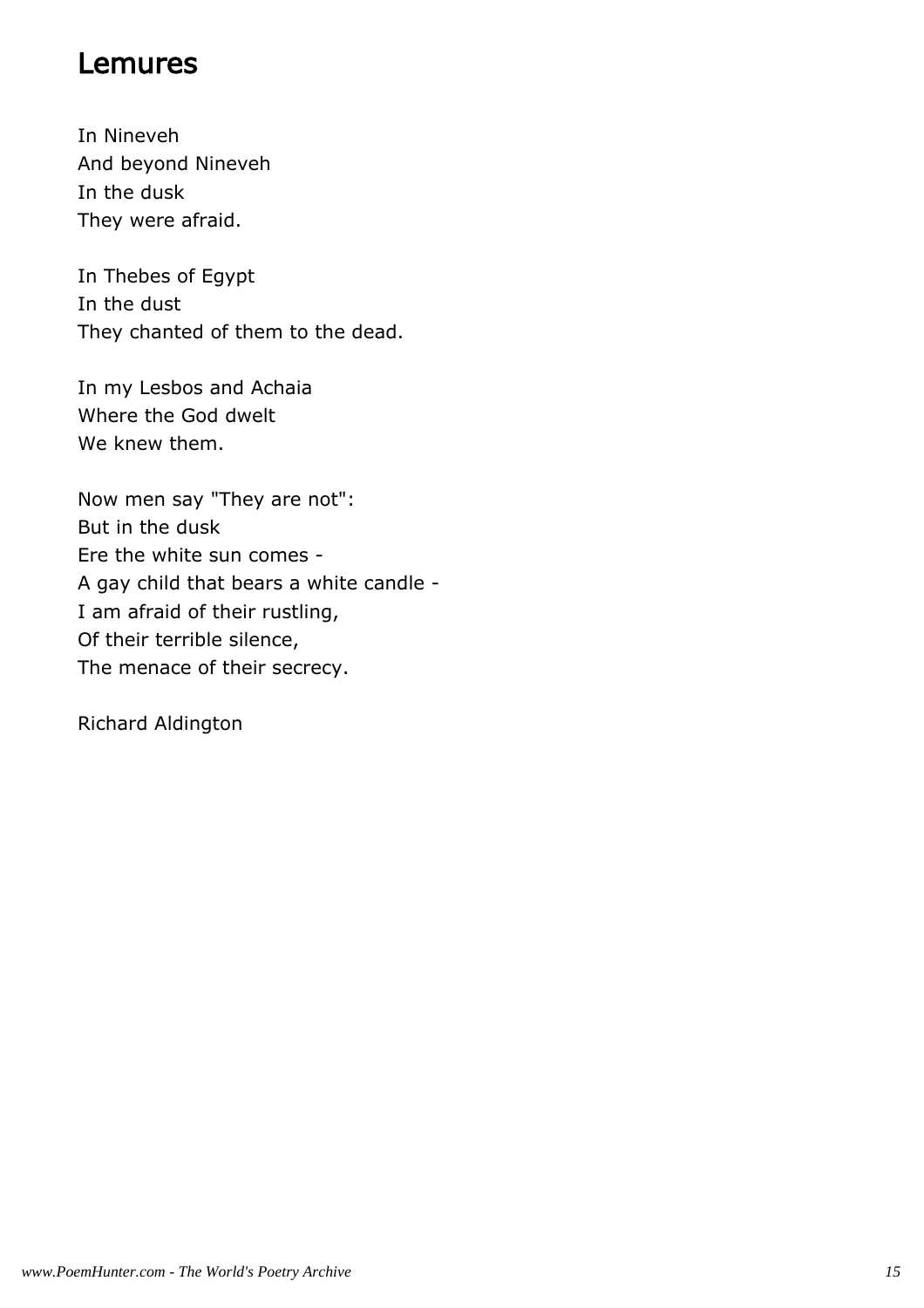### Prelude

How could I love you more? I would give up Even that beauty I have loved too well That I might love you better. Alas, how poor the gifts that lovers give I can but give you of my flesh and strength, I can but give you these few passing days And passionate words that, since our speech began, All lovers whisper in all ladies' ears.

I try to think of some one lovely gift No lover yet in all the world has found; I think: If the cold sombre gods Were hot with love as I am Could they not endow you with a star And fix bright youth for ever in your limbs? Could they not give you all things that I lack?

You should have loved a god; I am but dust. Yet no god loves as loves this poor frail dust.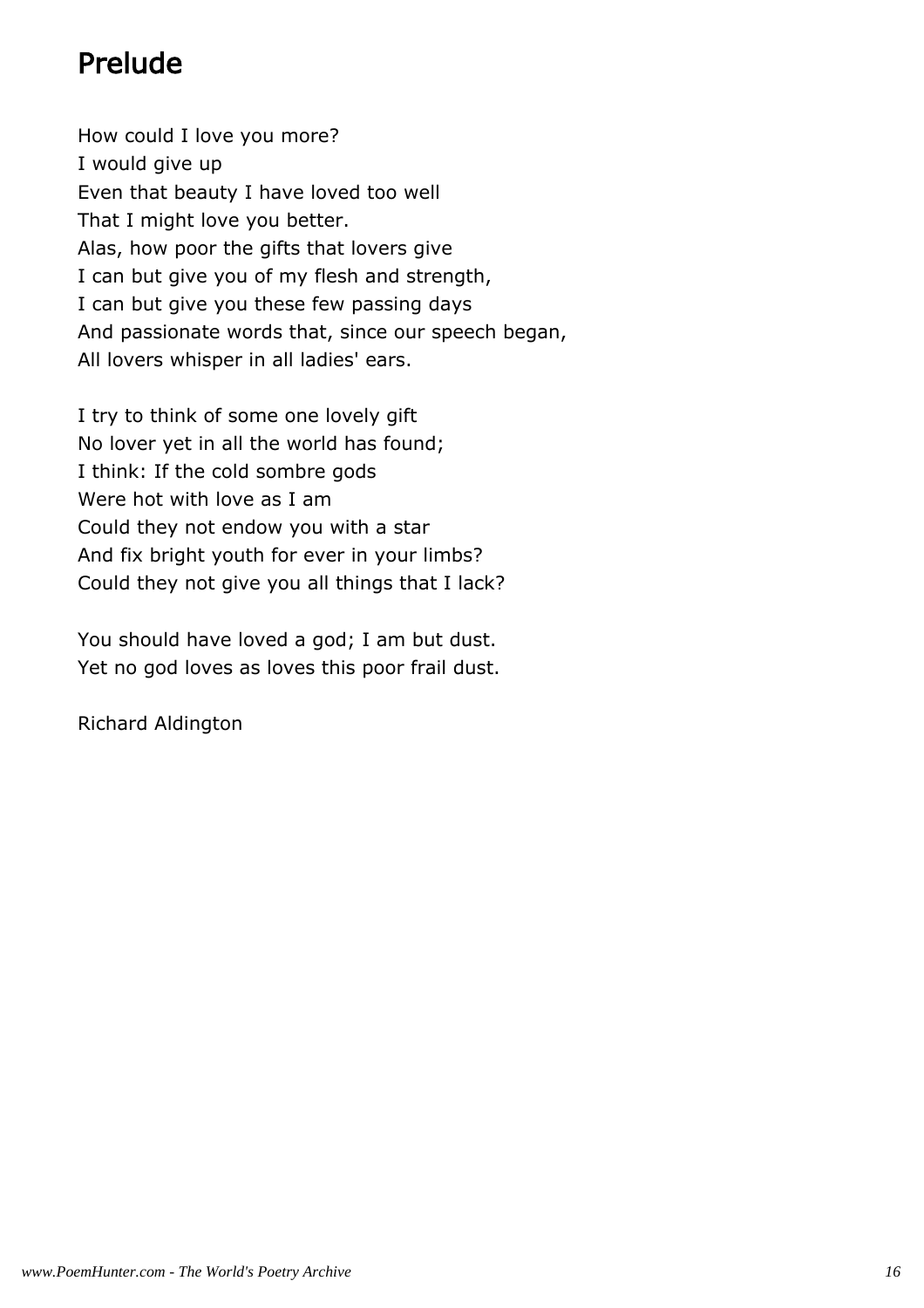### Round-Pond

Water ruffled and speckled by galloping wind Which puffs and spurts it into tiny pashing breaks Dashed with lemon-yellow afternoon sunlight. The shining of the sun upon the water Is like a scattering of gold crocus-petals In a long wavering irregular flight.

The water is cold to the eye As the wind to the cheek.

In the budding chestnuts Whose sticky buds glimmer and are half-burst open The starlings make their clitter-clatter; And the blackbirds in the grass Are getting as fat as the pigeons.

Too-hoo, this is brave; Even the cold wind is seeking a new mistress.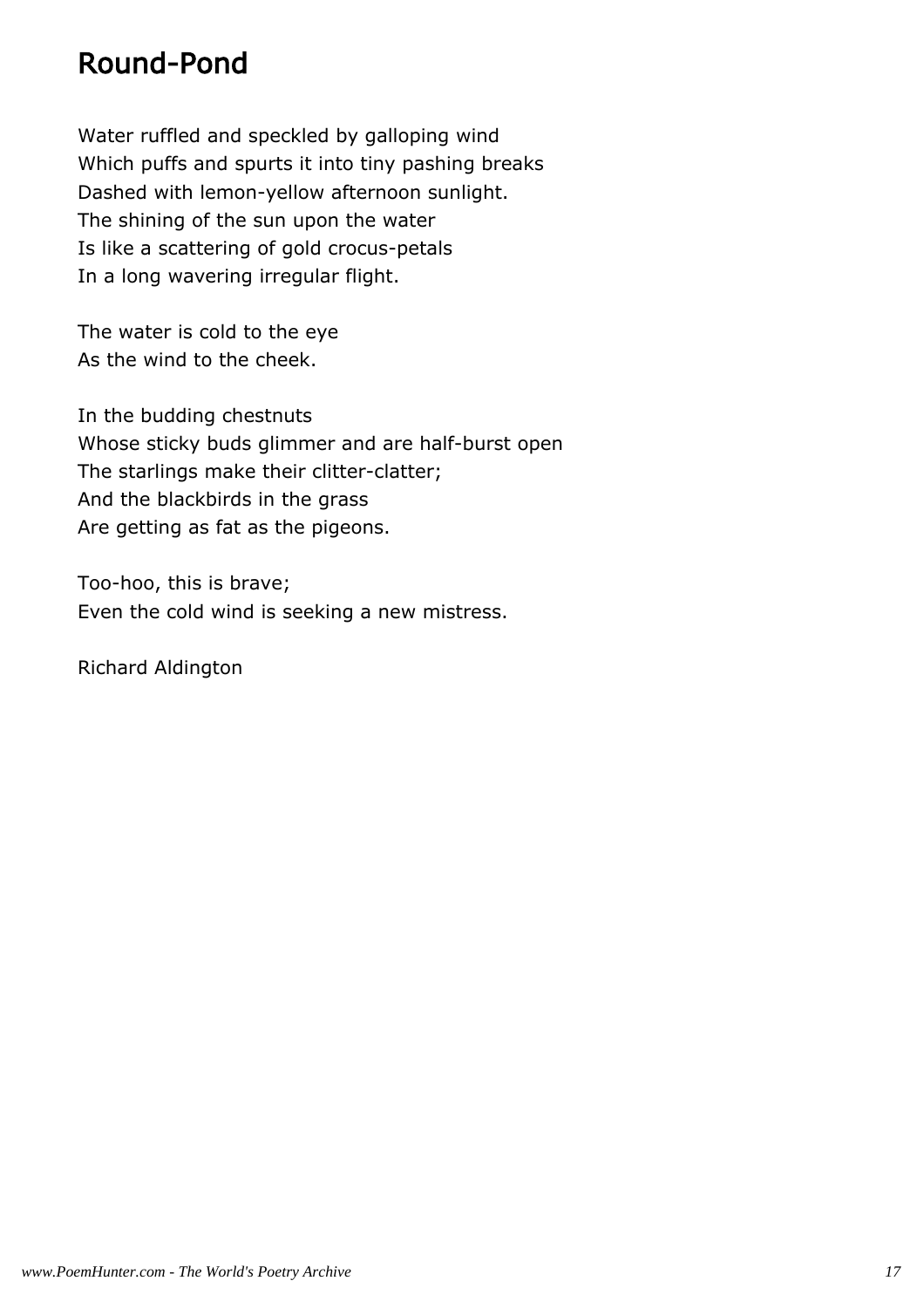### The Faun Sees Snow For The First Time

Zeus, Brazen-thunder-hurler, Cloud-whirler, son-of-Kronos, Send vengeance on these Oreads Who strew White frozen flecks of mist and cloud Over the brown trees and the tufted grass Of the meadows, where the stream Runs black through shining banks Of bluish white.

#### Zeus,

Are the halls of heaven broken up That you flake down upon me Feather-strips of marble?

Dis and Styx! When I stamp my hoof The frozen-cloud-specks jam into the cleft So that I reel upon two slippery points ...

Fool, to stand here cursing When I might be running!